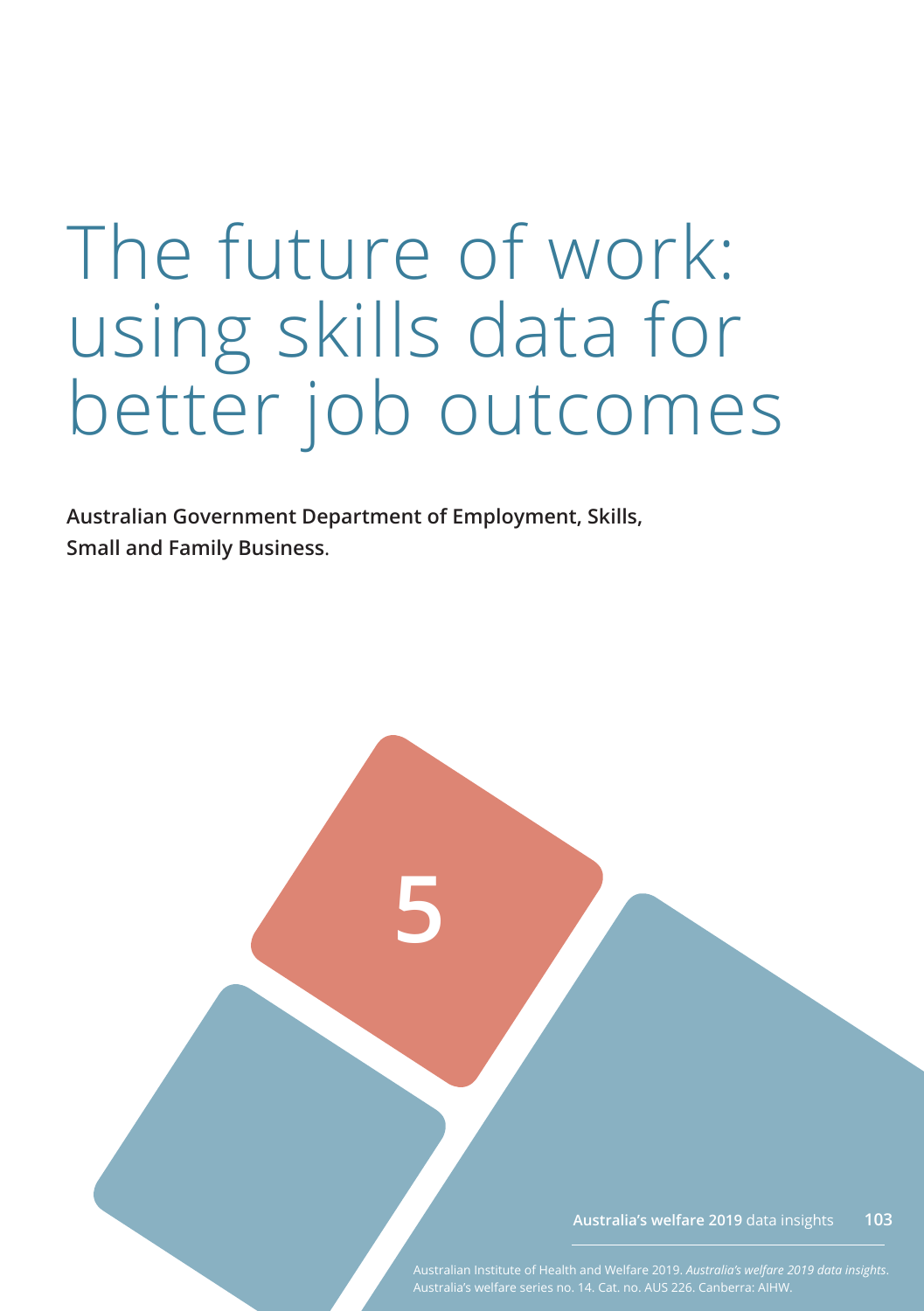Employment—and the economic resources and social ties it provides—can be crucial for the wellbeing of individuals, families and communities, and for the functioning of society. In a changing economy it is critical to understand which skills can lead to greater employment opportunities.

Work and workplaces in Australia are being changed by new technology, globalisation, demography and consumer preferences. While Australia's economy and workforce have successfully navigated previous periods of change, there is uncertainty about which jobs might be lost in the current shift, which new jobs will be created and what skills will be needed for the future.

*The future of jobs report* (WEF 2018a) states that:

New technology adoption drives business growth, new job creation and augmentation of existing jobs, provided it can fully leverage the talents of a motivated and agile workforce who are equipped with futureproof skills to take advantage of new opportunities through continuous retraining and upskilling.

Conversely, skills gaps … may significantly hamper new technology adoption and therefore business growth.

Analysis of the skills involved in current Australian jobs and how these are changing over time will provide valuable information to support workers, job seekers, businesses, regions and policymakers to be ready for future change and help to minimise skills gaps.

In particular, skills-based analysis could help workers and job seekers to understand the skills they need as technology changes the way work is done in their current jobs and to set themselves up for future jobs. It could help employers to better articulate the skills that they are looking for and assist them in workforce planning and training current workers. Educational institutions would benefit from up-to-date information to tailor courses to local labour market demand. Skills-based analysis can also assist policymakers to guide people from declining sectors into areas of growing employment demand, and improve the targeting of welfare interventions to support job seekers.

This chapter provides a brief analysis of the predictions of the impact of automation on jobs and explores how a more granular skills approach using static and dynamic data can offer new insights to help answer some of the questions surrounding the future of work (see Box 5.1 for 5-year employment projections in Australia).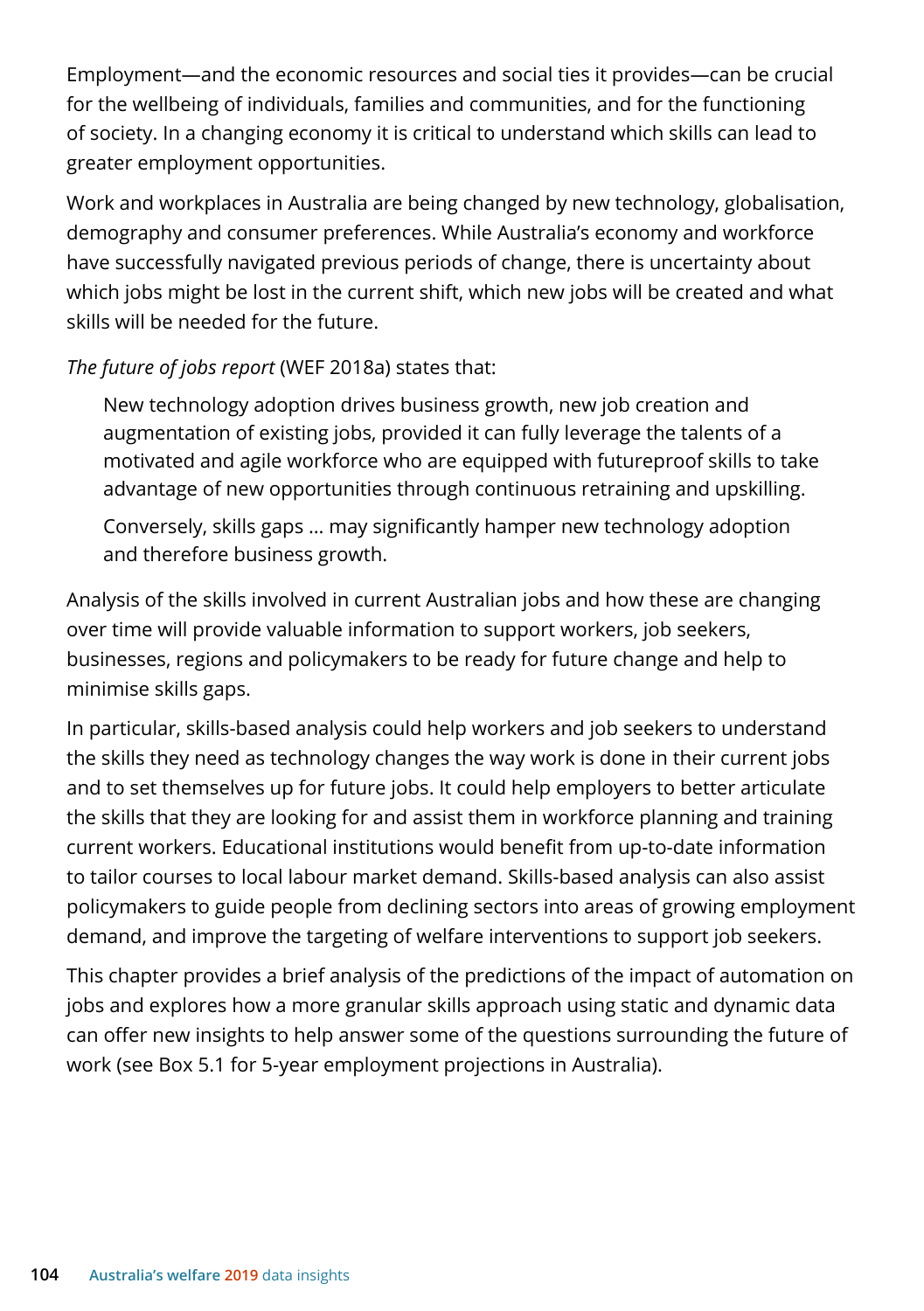#### **Box 5.1: Department of Employment, Skills, Small and Family Business employment projections**

The 5-year employment projections of the Department of Employment, Skills, Small and Family Business reflect the continual evolution of the economy responding to an ageing population and shift towards service industries. *Health care and social assistance* is expected to make the largest contribution to employment growth in the 5 years to May 2023, followed by *Construction*, *Education and training* and *Professional*, *scientific and technical services*. Together, these 4 industries are projected to provide almost two-thirds of total employment growth over this period.

Occupation groups projected to grow in Australia in the 5 years to May 2023 include *Professionals* and *Community and personal service workers*, consistent with strong projected growth in service industries. Occupations projected to decline in Australia over this period, where work includes routine elements or is susceptible to automation, include *Contract*, *program and project administrators*, *Secretaries*, *Personal assistants*, *Information officers* and *Bank workers* (Department of Employment, Skills, Small and Family Business 2019a).

# **Impact of automation on jobs**

Historical experience has demonstrated that while some jobs no longer exist because of automation, other jobs have been created. Until now, new technologies have increased prosperity by increasing productivity in the long term, but have tended to disrupt parts of the labour market in the short and medium term. In particular, new technologies have automated some routine and manual work in lower to middle-skilled occupations while enhancing higher skilled occupations.

As an example, the number of workers in traditional printing trades declined by 17,000 between 1994 and 2014. At the same time, the number of graphic designers rose by 35,000. Automation in the printing industry caused a shift away from repetitive, mechanical work and towards more skilled and creative work (Hajkowicz et al. 2016).

Estimates of the potential impacts of automation on employment vary widely. Figure 5.1 shows a number of studies undertaken to estimate the share of employment that could potentially be automated. These studies produce varied predictions despite a similar underlying methodology, which involves assessing the extent to which occupations are protected from automation by engineering bottlenecks.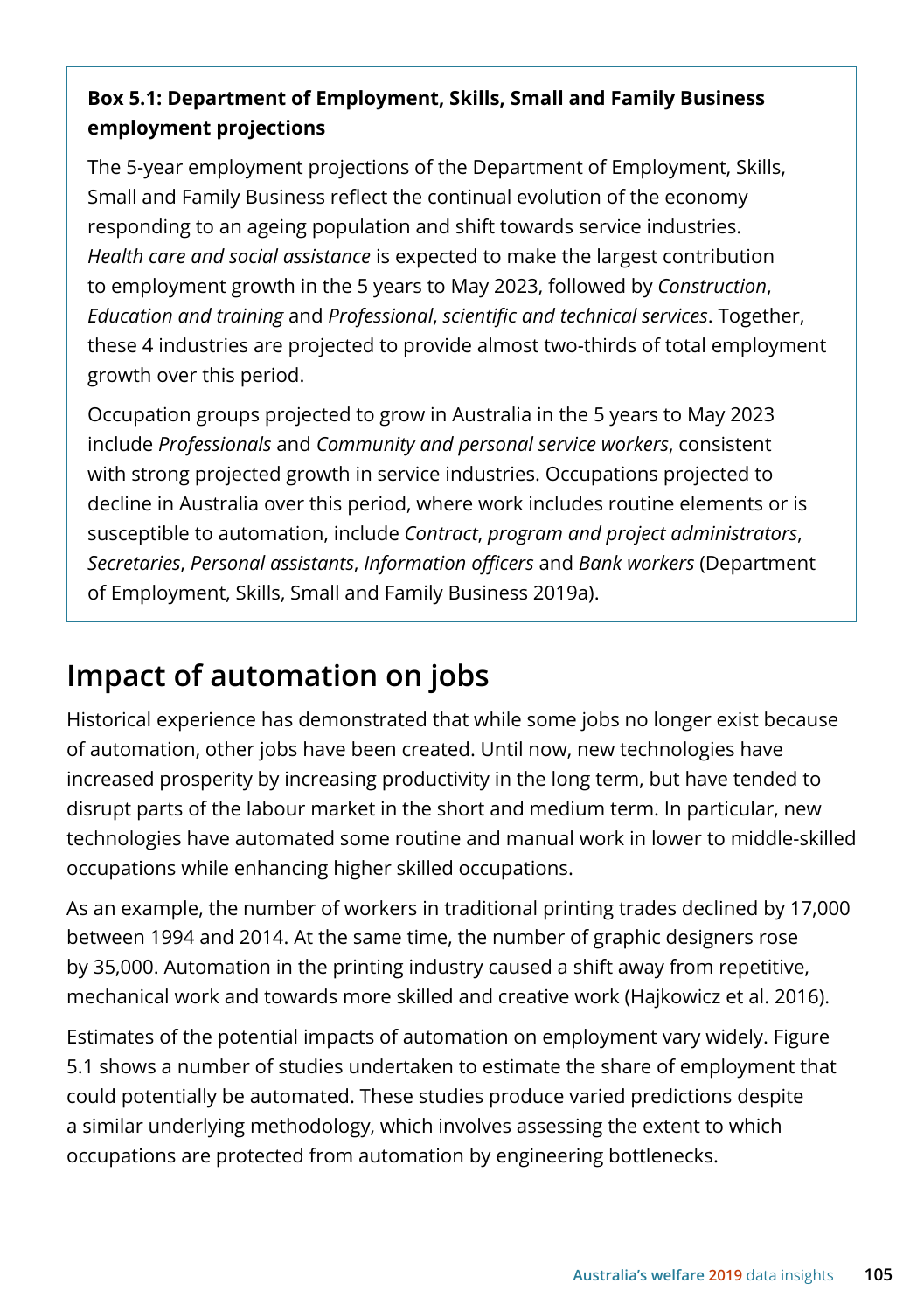The earliest study, by Frey and Osbourne (2013), predicted that 47% of total employment in the United States had the technical potential to be automated. This work was replicated using Australian data, producing estimates that ranged from 40% to 44% (Durrant-White et al. 2015; Edmonds & Bradley 2015). The adoption of finer task-based analysis by the Organisation for Economic Co-operation and Development (OECD) resulted in a more credible estimate of 10.6% of jobs in Australia being at high risk of automation (OECD 2019a), with a further study using the OECD methodology by Borland and Coelli (2017) estimating 9%. A study of 46 countries—representing about 80% of the global labour force—analysed work activities rather than whole occupations, and found that less than 5% of occupations can be fully automated (McKinsey Global Institute 2017). This variation shows the impact different methodologies, classification systems and assumptions have on predicted outcomes of automation.



Despite the continuing evolution of the labour market, the employment to population ratio for people of workforce age is at a historical high. This indicates the national economy, jobs market and workforce continue to be responsive to change.

Thirty years ago, *Manufacturing* was the largest employing industry in Australia, accounting for 15.2% of total employment. By February 2019, it has dropped back to seventh position and accounted for 6.8% of total employment. While employment in manufacturing dropped by 24.4% over the period, employment across all industries grew by 68.4%. The creation of new jobs outstripped the loss of jobs as the traditional manufacturing sector declined.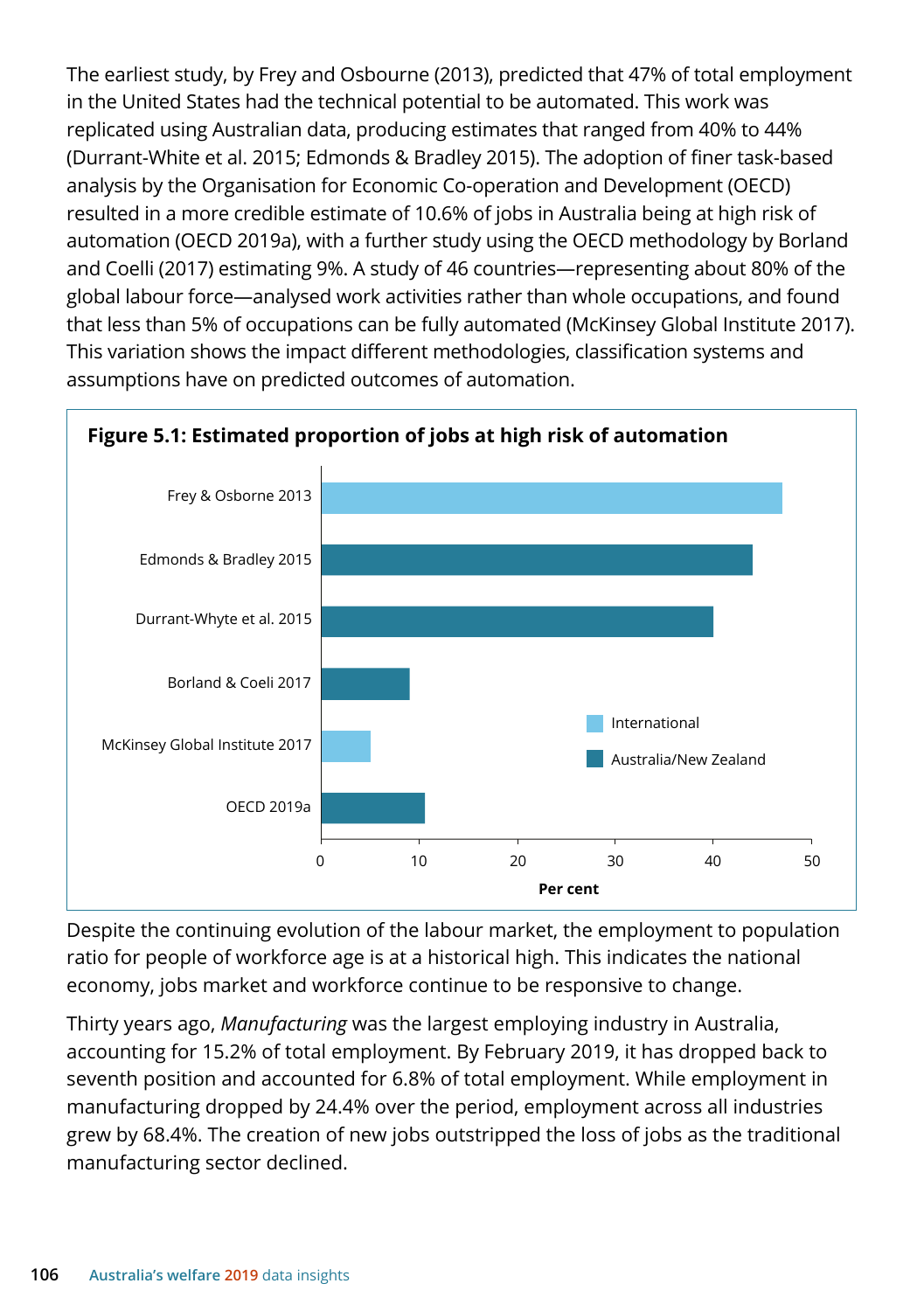Recent analysis by the OECD (2019b) found that 70% of retrenched workers regain employment within 1 year, with 80% regaining employment within 2 years. This is not to underestimate the hardship experienced by those people who are made technologically redundant. Not all transitions will be seamless in the short to medium term. The OECD analysis also found that women, older workers, less-educated workers and casual and part-time workers have a significantly lower chance of finding new employment within 2 years of being displaced from their job.

In addition to the 10.6% of jobs at high risk of automation, the OECD found a further 25% of Australian jobs may change substantially in the way work is done (OECD 2019a). This suggests that 'job change' will be as important in managing the workforce impacts of automation as 'job loss'. This is, for example, reflected in the changing demand for digital skills (Box 5.2).

#### **Box 5.2: Basic and advanced digital skills**

The tasks making up current jobs are changing with the adoption of digital and other new technologies. As tasks change, the skills required by workers to undertake those tasks are changing.

Analysis of online job advertisements indicates that demand for advanced digital skills changes more quickly than other skills. Employability skills (for example, communication, organisation or teamwork) and specialised skills (for example, first aid, forklift operation or accountancy) have remained relatively stable while digital skills change as new technology is developed and software packages come in and out of favour.

This change is most evident in the ability to use software packages. Job advertisements mentioning Tableau (data visualisation software) were 19 times more prevalent in 2018 than 2012. The proportion of employers seeking experience with Confluence (a collaboration program) increased by a factor of 9 over the same period. At the same time, Adobe Photoshop (graphics editing) skills dropped from being the 10th most popular digital skill to the 31st.

Advanced digital skills, like coding and data visualisation, attract a wage premium (Bradley et al. 2017), but may become redundant quickly. In contrast, demand for familiarity with a small number of simple software packages is high and remains stable. For the past 7 years, the most requested digital skill was experience in Microsoft Excel (spreadsheets), followed by Microsoft Office (word processing) and then SAP (business operations).

While the latest and most advanced technical skills represent a lucrative niche in the labour market, basic digital literacy will be valuable for all workers and job seekers.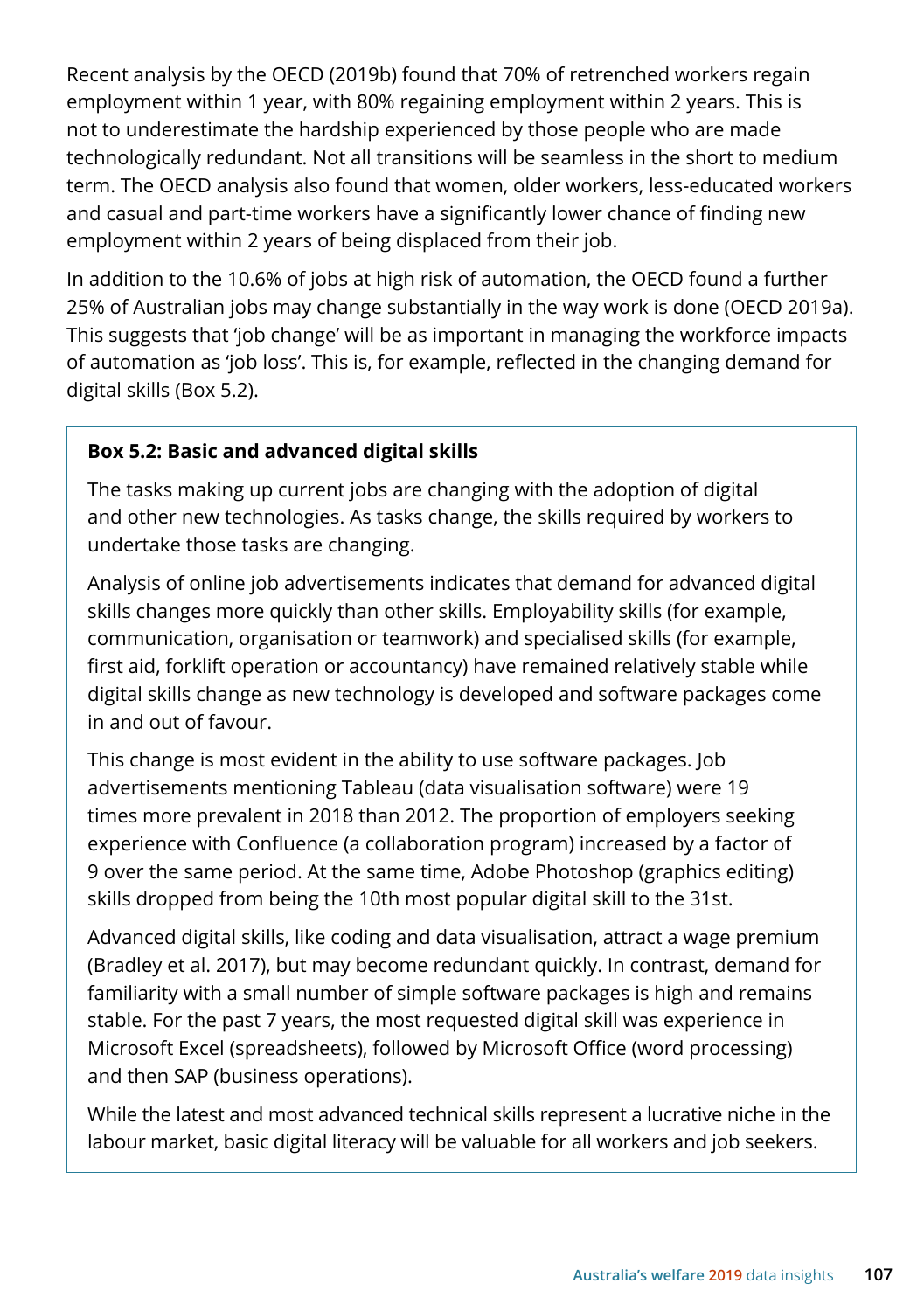Analysis of the amount of time workers spend on different tasks shows that, on average, Australian jobs experienced 9.3% change between 2011 and 2016. New tasks in jobs contributed 0.9 percentage points to this result and reallocation of time across existing tasks contributed 8.4 percentage points (AlphaBeta 2018). Figure 5.2 shows the estimated task change for 3 occupations over this period.

AlphaBeta (2018) found the occupations experiencing the least task change were most susceptible to redundancy and business failure. Conversely, jobs where tasks evolved more quickly had better labour market outcomes. Higher skilled occupations, middleaged workers and urban workers are experiencing greater task change than other groups.

This analysis indicates while some future jobs may be lost to automation, a key challenge for current and future workers is to be flexible and able to acquire new skills as tasks within jobs change. This points to the need for planning, financing and delivering reskilling and job-transition programs.

| Top 5 tasks 2016 and overall time spent on task |     | Change<br>(2011–<br>2016) | <b>Total task</b><br>change<br>over<br>5 years |
|-------------------------------------------------|-----|---------------------------|------------------------------------------------|
| <b>Registered nurses</b>                        |     |                           |                                                |
| Monitor patient conditions                      | 11% |                           |                                                |
| Record patient medical histories                | 11% |                           |                                                |
| Administer non-intravenous medications          | 6%  |                           | 7.5%                                           |
| Maintain medical facility records               | 6%  |                           |                                                |
| Inform medical professional regarding care      | 6%  |                           |                                                |
| <b>Secondary school teachers</b>                |     |                           |                                                |
| Evaluate student work                           | 12% |                           |                                                |
| Monitor student performance                     | 7%  | すすれ サイ                    |                                                |
| Enforce rules on student behaviour              | 7%  |                           | 4.4%                                           |
| Apply multiple teaching methods in class        | 7%  |                           |                                                |
| Establish rules governing behaviour             | 6%  |                           |                                                |
| <b>Sales representatives</b>                    |     |                           |                                                |
| Explain product info to customers               | 10% |                           |                                                |
| Estimate costs                                  | 9%  |                           |                                                |
| Contact customers to promote products           | 7%  | ↓个个                       | 8.6%                                           |
| Recommend products                              | 6%  |                           |                                                |
| Answer customer questions                       | 6%  |                           |                                                |

*Note:* Total task change over 5 years is across all tasks, not limited to the top 5 tasks. *Source:* AlphaBeta 2018.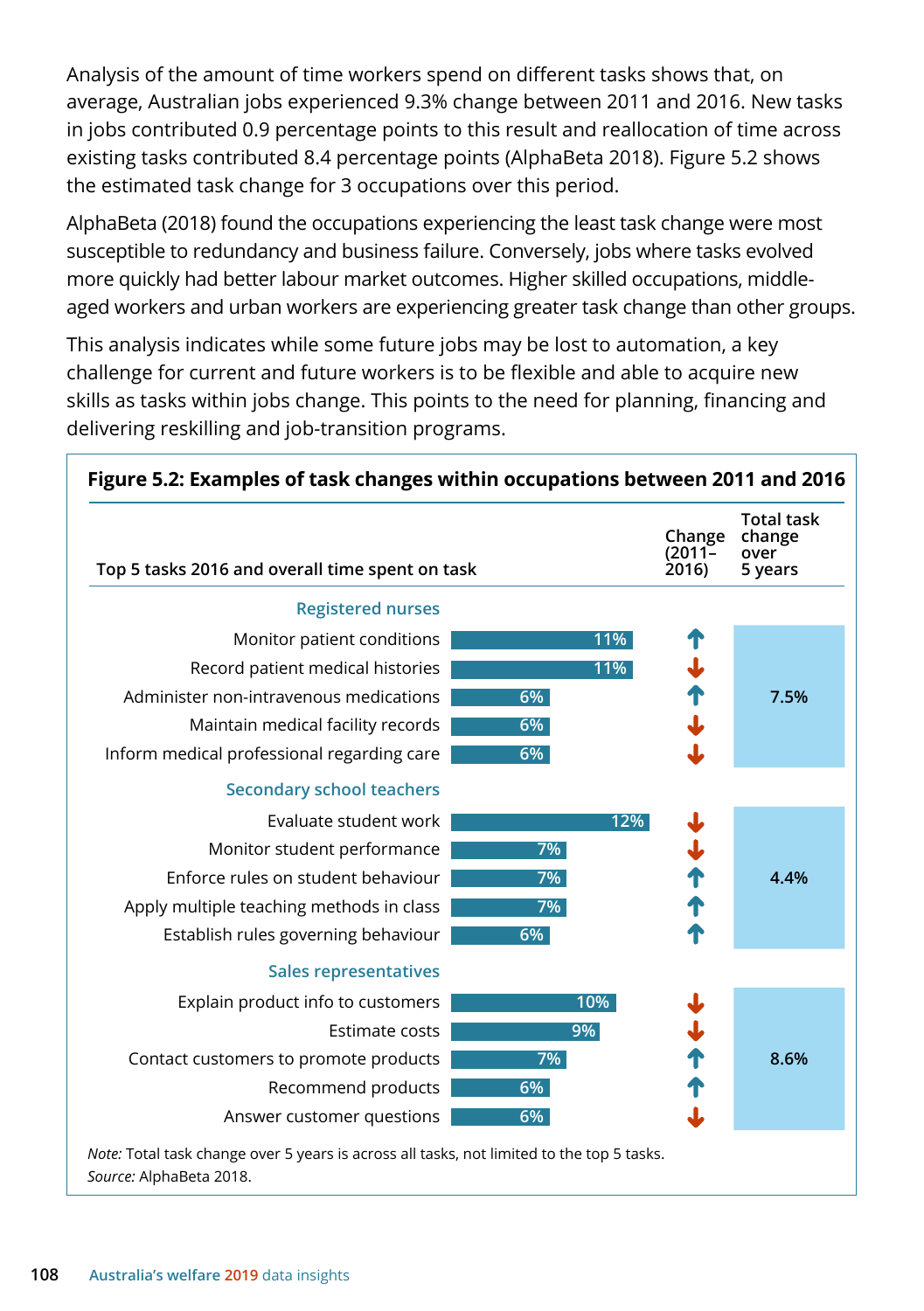In addition to changing jobs, new technology is also creating new jobs that were previously unimaginable. In some cases, this is due to increased productivity and new production methods in existing industries; in others, technology enables humans to do things that were previously impossible, spawning entirely new industries. Yet other new jobs result from combining tools and techniques from across different industries in novel ways, creating new fields of expertise, as well as 'hybrid jobs' (Box 5.3).

#### **Box 5.3: Hybrid jobs**

Hybrid occupations are among the fastest growing in the labour market. They are jobs requiring a diverse mix of skills, such as technical, software, business, creative and interpersonal skills. Analysis of real-time job-advertisement data has shown in-demand jobs increasingly require a range of these employability skills, specialised skills and digital skills.

Projections by Burning Glass Technologies (Sigelman et al. 2019) show that in the United States, jobs with a very high hybridisation score are projected to grow nearly 16.0% by 2026 compared with 8.7% for all jobs.

As an example, a 'user experience' (UX) designer makes sure products are useful and relevant to customers in terms of branding, design, usability and function. The role requires a combination of research, software, marketing and design skills. This skill portfolio may not be available in a single educational qualification, but could be acquired through micro-credentials, short courses and online learning.

Traditional occupations are also becoming 'hybridised', such as *Human resource managers* needing data analytics skills and *Data scientist* roles requiring strong communication and presentation skills.

## **Using data on skills to improve job outcomes**

Adopting skills-based approaches to analysing the labour market will help Australia respond to changing demand for skills due to technological change and other global trends (OECD 2018; WEF 2018b).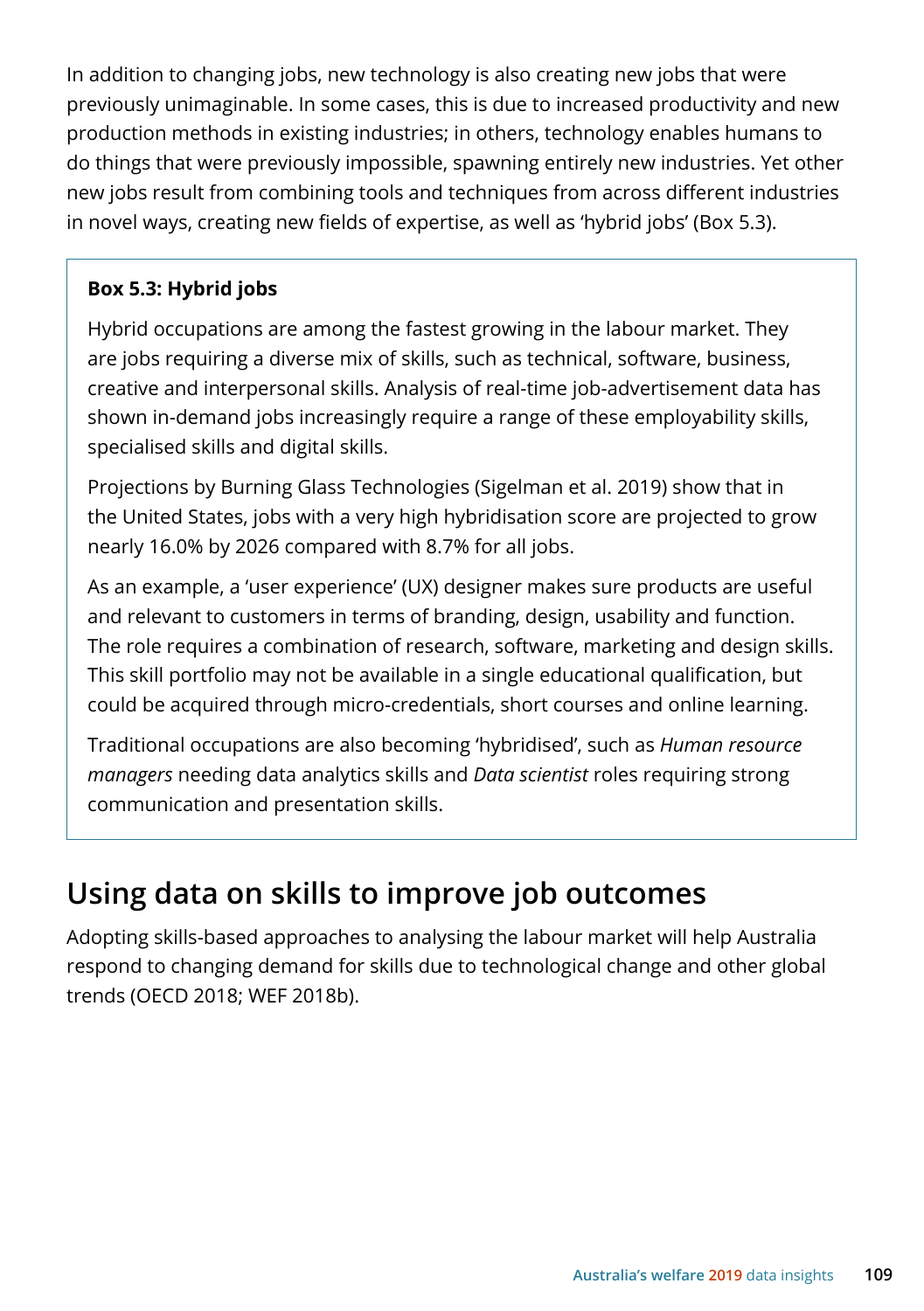For example, identifying workers' skills and seeing how they could transfer to other jobs was a key feature of the collaborative response to the closure of the car manufacturing industry. The Australian Government, automotive manufacturers and relevant state governments established a response strategy to support firms and workers to plan and develop new capabilities. The strategy was pre-emptive and based on the provision of labour market information, career advice, skills and training, and employment support. Outstanding transition outcomes were achieved by Holden's workers, with 83% of workers successfully transitioning into the next stage of their lives.

The Department of Employment, Skills, Small and Family Business is working to develop tools to make it easier for all Australians to identify their skills and see how they transfer across occupations. Part of this work has involved adapting the approach of the World Economic Forum's (2018b) report, *Towards a reskilling revolution*, for Australian conditions. This analysis breaks down jobs into a series of relevant, measurable components (skills, education, experience, abilities and work activities). This makes it possible to calculate the similarity between the requirements of 2 jobs and identify viable transition pathways.

This approach uses granular skills data from Burning Glass Technologies, United States careers database O-Net and the Australian Bureau of Statistics. It provides a combined analysis of job similarity, projected growth or decline of relevant occupations, and expected earnings. This information could support someone looking for a career change to identify a fuller set of job opportunities.

Figure 5.3 details an example of a viable and desirable transition for an *Information officer*. *Information officers* respond to personal, written and telephone inquiries and complaints about an organisation's goods and services, provide information and refer people to other sources. Digital communications and advances in information processing are affecting this occupation. The number of *Information officers* is projected to shrink from 62,500 in May 2018 to 58,400 in May 2023, with an overall decline of 7% by 2030.

Skills analysis shows that *Information officers* have skills and attributes that allow a smooth job transition into *Tourism and travel advisers*, which might not initially be obvious as a next career move. The transition from *Information officer* to *Tourism and travel adviser* is theoretically viable because the 2 occupations are similar. It is also desirable because *Tourism and travel advisers* are projected to grow by 5% to 2023, and there is an average estimated income gain of \$102 per week from this transition.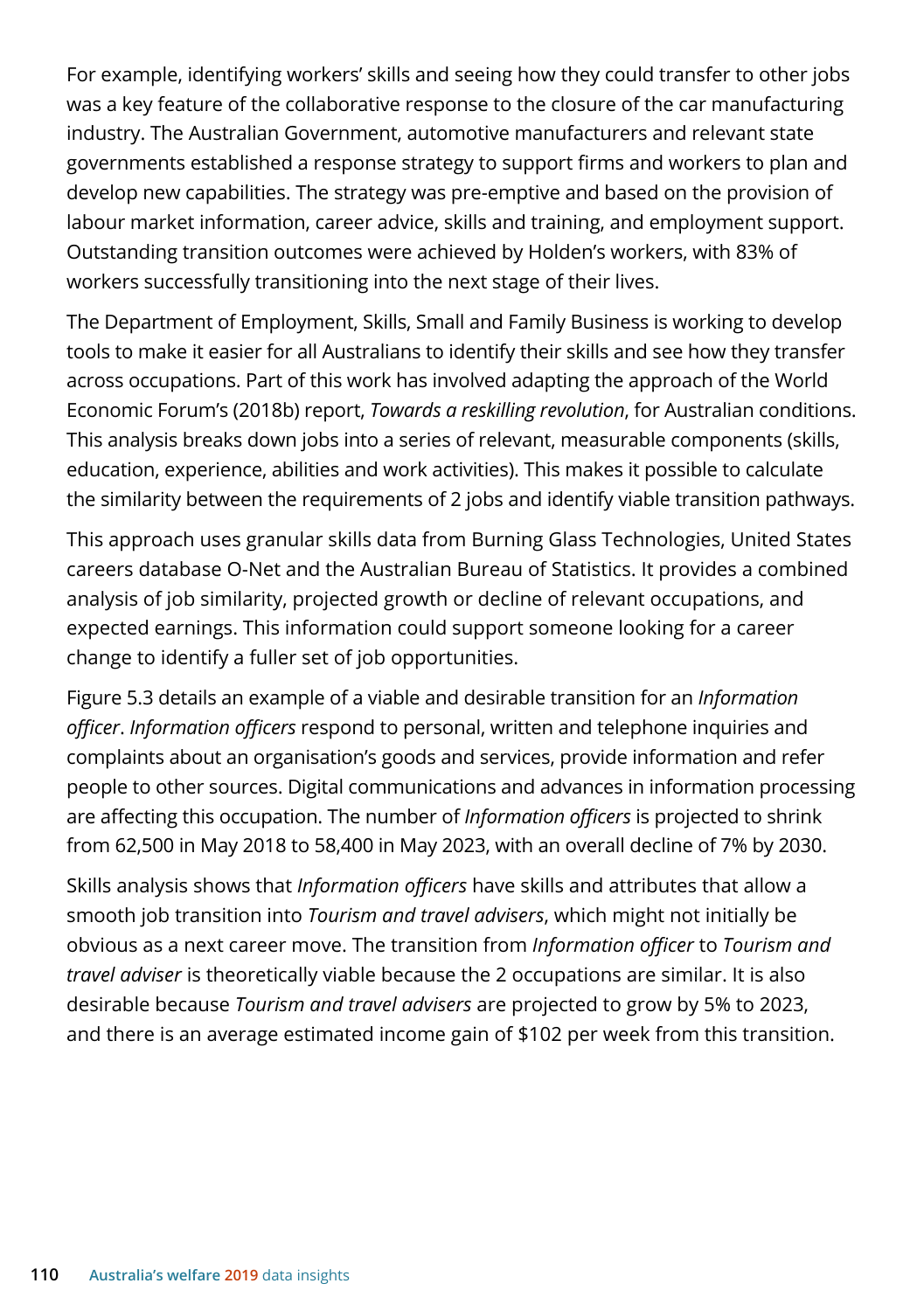

The analysis also includes a 'leadership lens', a practical planning tool for government and business decision makers. This lens uses linear programming to optimise the outcomes for all individuals in declining jobs and provide an economy-wide simulation of ideal pathways across the entire labour market.

The job-similarity algorithm shows the power of supplementing occupational analysis with skills information. Several prominent research organisations, including Data61 (Hajkowicz et al. 2016), National Centre for Vocational Education and Research (NCVER) (Siekmann & Fowler 2017) and the OECD (OECD 2018), have advocated going further and focusing analysis primarily on skills.

As our discussion of hybrid jobs (Box 5.3) shows, occupational boundaries are becoming blurred and expertise in one field is often proving more powerful when combined with another (Hajkowicz et al. 2016). It is likely that businesses will increasingly look at prospective employees' skill sets rather than specific occupation titles; and workers will need to be able to work across and outside traditional job descriptions. In the future, it may be less useful to know how many people have *Data scientist* as their job title than to understand the supply and demand for data science skills.

This kind of analysis is currently hampered in Australia by the lack of a common language and framework for understanding skills. A standardised approach to skills has the potential to create a large range of labour market efficiencies. It would enable education providers to take a more modular approach to course design and ensure graduates have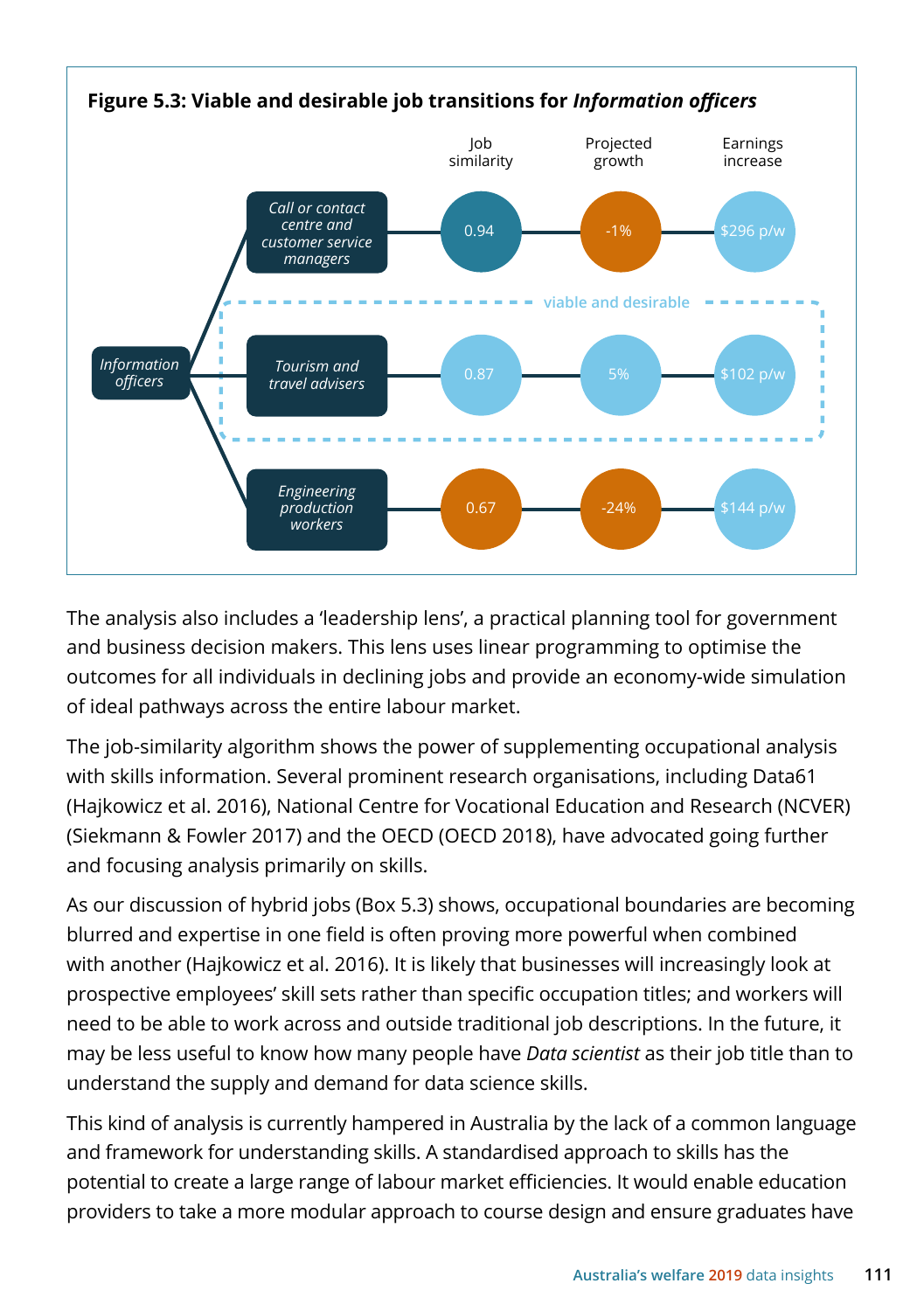marketable skills. It would assist businesses in better workforce planning and in finding better candidates. National professional associations could analyse skills needs and anticipate workforce shortages in their industries. Cities and regions could identify skills gaps and develop creative strategies to boost local employment.

# **Next steps**

The Department of Employment, Skills, Small and Family Business is working to support deeper understanding of the labour market and more up-to-date, detailed, skills-based analysis.

### **Skills Match tool**

We have recently launched the Skills Match tool on the Job Outlook career advice information portal [joboutlook.gov.au](https://joboutlook.gov.au/) (Department of Employment, Skills, Small and Family Business 2019b). This tool helps individuals to identify transferable skills so they can follow pathways to new jobs.

## **Skills classification for Australia and emerging trends in skills**

We have developed a dynamic skills classification. Its dynamic nature means it can also highlight emerging skills in the labour market, which could assist workers and job seekers to prepare for new jobs more quickly than currently possible. We will shortly begin consulting with industry experts to validate the classification and build it into a skills taxonomy for Australia.

### **A data infrastructure for a dynamic labour market**

We are developing infrastructure to combine data sets from multiple sources and provide real-time access to reliable and trusted skills and jobs information. To date, the system includes data from Burning Glass Technologies, the United States careers database O-Net, the Australian Bureau of Statistics, the Department of Education and Training, the Australian Taxation Office and other administrative data sets. Combining these data sources will help answer questions including:

- How could job seekers or workers make a quicker and smoother job transition as task and skill requirements change?
- How can employers improve their workforce planning and recruit people with the required skills?
- How can educational institutions monitor the skills market to adjust course offerings quickly and as required?
- How can policymakers guide people from declining sectors into areas of growing employment demand and target welfare interventions to support job seekers better?